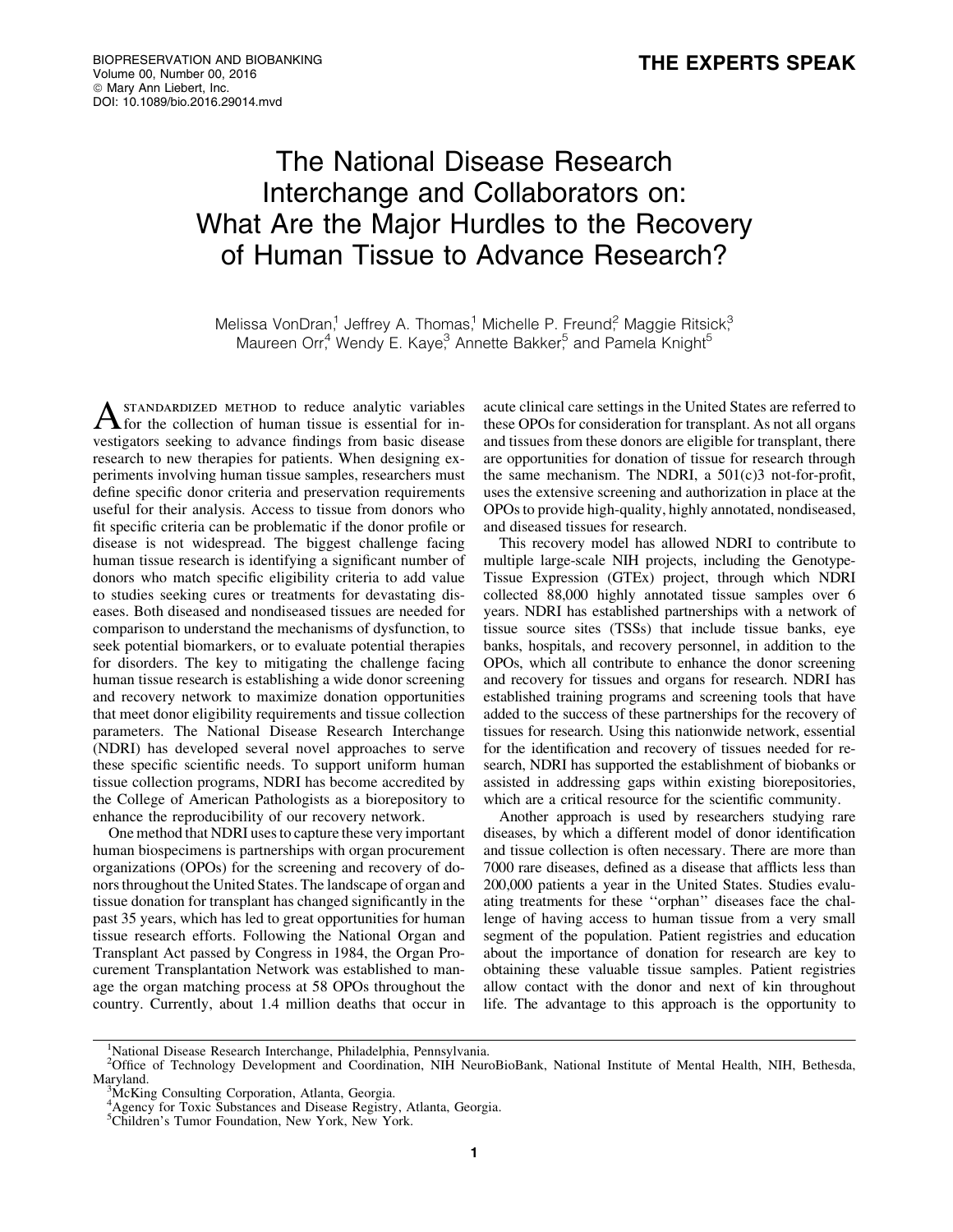document clinical data over the course of treatment to enhance annotation of the biospecimen. A major challenge for these donors is facilitating the recovery of samples *post mortem* for patients who could be located throughout the United States. NDRI makes significant contributions to rare disease research through its Private Donor Program. In addition to tissue collection, NDRI has the capability to authorize donors for consent of tissues, either surgical or *post mortem*, for research use and the ongoing maintenance of donor registries. The Private Donor Program has served as a resource for organizations establishing a patient registry or by adding to their existing tissue collection.

#### Addressing the Needs of Neurological Biobanks

The issues facing tissue recovery for biobanks cross multiple scientific disciplines. NDRI's recovery network and expertise are being deployed to enhance important tissue collections.

### Diseased neurological tissue collection

NDRI has partnered with multiple foundations in support of its biobank collections, including neurological biobanks. These include partnerships with the Agency for Toxic Substances and Disease Registry's (ATSDR's), National Amyotrophic Lateral Sclerosis (ALS) Biorepository, contracted by McKing Consulting Corporation (McKing), and the Veteran's Administration Biorepository Brain Bank (VABBB) for the collection of tissues from donors with ALS. ATSDR and VABBB use their own registry of patients for collection of clinical specimens and partner with NDRI for the recovery of tissues *post mortem*. Recently NDRI partnered with the Children's Tumor Foundation (CTF) to authorize neurofibromatosis (NF) donors for the collection of tissues, using the Private Donor Program as a resource. Both ALS and NF are complex central nervous system disorders and the biobanks are collecting various tissues from each donor. NDRI works with each organization to develop customized protocols for the recovery of tissues that fit their collection requirements, ensuring the successful collection of quality samples needed for studies evaluating treatments for these rare neurological diseases.

# Selective eligibility screening for neurological tissue collection

In 2015, NDRI received funding from two organizations seeking to expand their donor screening efforts for tissues difficult to obtain in the general population. The National Institutes of Mental Health provided funding to NDRI to obtain brains from donors with autism spectrum disorder (ASD), as well as from normal controls aged 2–18 years. In addition, NDRI received funding from the Henry Jackson Foundation on behalf of the Center for Neuroscience and Regenerative Medicine at Uniformed Services University of the Health Sciences to collect brains from donors aged 18–60 years who have U.S. military service history. This collection will be used to study the impact of military service on traumatic brain injury (TBI). These are not ''diseased'' donors, but who have the potential to address important questions about the risk of TBI in the military. A donor registry model would not adequately serve these initiatives, as neither autism nor TBI leads to the death of these patients. NDRI contributes to these projects by expanding its reach to maximize donation opportunities. NDRI relies on relationships with OPOs and tissue banks to approach next of kin for consent. NDRI has successfully performed outreach to inform recovery organizations and personnel of the importance of human tissue for research, increasing the successful conversion of these referred cases to recoveries for the biobank.

#### Summary

The need for well-preserved human tissue is essential for studies seeking to identify cures or new treatments for diseases. Identifying donors as quickly as possible after death and working with trained recovery personnel are critical for obtaining specimens for biobanks that can be useful for researchers working to expand their preclinical work to human tissue. Neurological biobanks are one example, but this is true for other research areas as well. NDRI's nationwide TSS network is an effective resource for researchers, allowing for identification of targeted donor populations and timely collection of samples. Whether working with existing patient registries or seeking to identify eligible donors, NDRI lessens the challenges facing tissue collection efforts.

> Address correspondence to: *Melissa VonDran, PhD Director, Scientific Services National Disease Research Interchange 1628 JFK Boulevard Philadelphia, PA 19103*

*E-mail:* mvondran@ndriresource.org

*Jeffrey A. Thomas, BSMT (ASCP) Vice President, Strategic Initiatives National Disease Research Interchange 1628 JFK Boulevard Philadelphia, PA 19103*

*E-mail:* jthomas@ndriresource.org

# The National Institutes of Health NeuroBioBank

Federal agencies and private foundations invest heavily in research studies designed to reveal the genetic and environmental underpinnings of ASD to provide targets for potential therapeutic intervention and to develop a better understanding of risk factors that may contribute to disease susceptibility. Advances in genomic technologies facilitating RNA and DNA sequencing, coupled with advances in high-resolution imaging, have led to a myriad of scientific opportunities that are primarily limited by a shortage of available *post mortem* brain tissue. Owing to the increasing prevalence of individuals diagnosed with ASD and the relative paucity of human scientific research on these disorders, *post mortem* brain tissue from this population is among the most highly sought after resource from brain banks. However, as young children with autism do not typically die from chronic diseases, but instead die from accidental causes, arrangement for brain and tissue donation is often not considered before death, making the consent process all the more challenging.

Historically, ASD tissues for research have been made available through two sources: the University of Maryland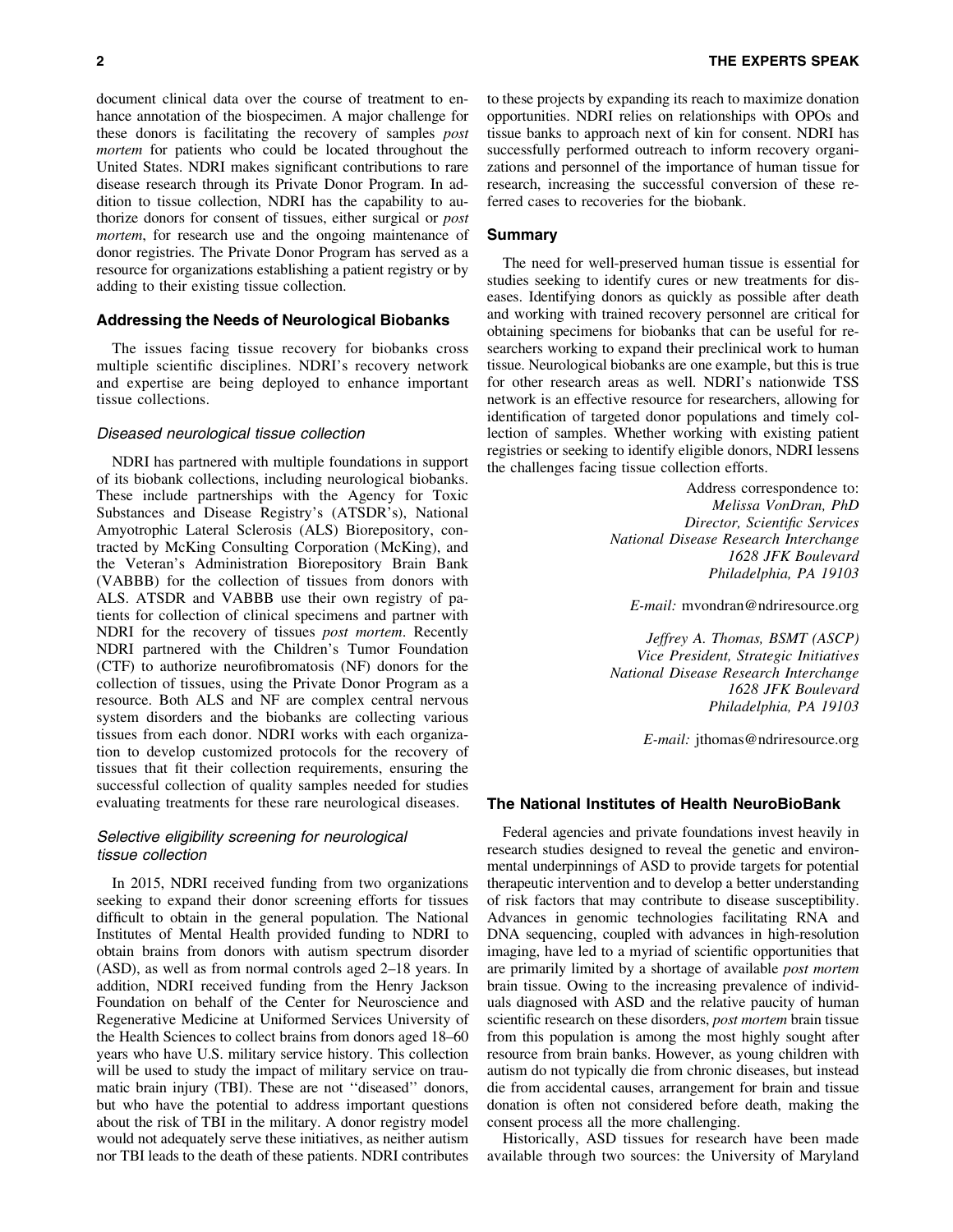#### THE EXPERTS SPEAK 3

Brain and Tissue Bank, formerly known as the NICHD Brain and Tissue Bank for Developmental Disorders, and the Autism Tissue Program, a program managed by Autism Speaks. Both of these programs have evolved in recent years and are now components of different programs, the NIH NeuroBioBank and Autism BrainNet, respectively.

These two entities are working together to align procedures used to collect, prepare, and preserve ASD tissues. Autism Brain NET is focused exclusively on the collection of ASD-related donors and controls whereas the NIH NeuroBioBank has a much broader disease scope.

The NIH NeuroBioBank was established in 2012 as a federally funded resource for the scientific community studying human neurological, neuropsychiatric, and neurodevelopmental diseases and disorders. This resource was created with the goal of increasing the availability of high-quality *post mortem* human brain tissues across a broad spectrum of neurological diseases and disorders, and of capitalizing on the economies of scale gained over previous funding and organizational models. In addition, the NIH NeuroBiobank aims to increase public awareness about the value of human tissue donation for research by providing web-based information and through active outreach to disease advocacy communities.

Successful acquisition of *post mortem* human brain tissue for research has many obstacles to navigate, in particular, public awareness of the need for such tissues. Although the general public is quite familiar with the need for organ donation for transplant purposes and even for research; nonetheless, the concept of brain donation for research is somewhat unusual to most, thus underscoring the need to promote the value of research supported by human brain donation. There are several advocacy organizations that work to educate and engage parents about the importance of brain/ tissue donation and to preregister potential donors. Despite preregistration, there are a number of challenges associated with successfully retrieving a brain donation. Despite indicating an interest to donate, consent must be obtained from the next of kin at time of death. A brain bank must be willing to accept the donation as well as provide the means to retrieve the brain within a relatively narrow time frame after death. A number of exclusion criteria must be enforced to ensure highquality tissue for research studies. This involves compassion and sensitivity when approaching the family of a recently deceased individual and oftentimes considerable postdonation follow-up, including extensive review of medical records and possibly interviews with the family.

In addition to the need for ASD donors, there is a considerable paucity of age- and sex-matched unaffected controls and family members required to conduct scientifically rigorous research studies. Young unaffected controls are an especially difficult group to acquire, as families are unlikely to have considered brain donation before the death, and are often unable or unwilling to consider this during their time of grieving. In addition, these cases often come through the medical examiner or county coroner's office, which very rarely consent families for brain donation as a matter of routine, highlighting the need to establish working relationships with these very important colleagues. Once a strong relationship is formed, the lines of communication are more open to authorize contact with the family for consent.

NDRI has developed extensive relationships with OPOs and has been working with them for more than 25 years in the accession of multiple tissues for research under an NIH-funded program, The Human Tissue and Organ Research Resource. This program has allowed NDRI to establish a strong collaborative network throughout the country, facilitating access to rare and highly desired specimens for research. Several years ago, NDRI was subcontracted to manage the collection of human *post mortem* brains for the GTEx project, an NIHfunded program that aims to provide to the scientific community a resource with which to study human gene expression and regulation and its relationship with genetic variation. NDRI's involvement in this program allowed it to develop standardized protocols for brain collection and shipment to the contract site responsible for handling the *post mortem* brains, putting them in a unique position to help the NIH NeuroBio-Bank increase the number of donors with ASD and control brains in the collection. We began a pilot program with NDRI, providing it with resources to establish the necessary screening and consent tools required for collection through many of its partner organizations. This development phase required considerable effort to define and create standard operating procedures (SOPs) specific to this unique population. Initial goals for the NDRI/NIH NeuroBioBank collaboration are to collect 15 donors with ASD and 15 young unaffected controls per year. Initial results are promising and we are optimistic that these goals will be realized in the coming year.

Address correspondence to: *Michelle P. Freund, PhD Office of Technology Development and Coordination Director, NIH NeuroBioBank National Institute of Mental Health, NIH 6001 Executive Boulevard Rm 7101, MSC 9640 Bethesda, MD 20892*

*E-mail:* freundm@mail.nih.gov

#### The National ALS Biorepository

ALS was first described in the 1800s but little is known about its cause(s) or how to treat it. The single approved medication for ALS, riluzole, extends life for only a few months and treatment is otherwise limited to supportive care. For many years, clinical investigations of ALS consisted mostly of small case series. Because ALS is rare, it remains challenging to identify sufficiently large and wellcharacterized groups of affected people for research on its causes, natural history, and potential prevention and treatment. Progress toward this end includes the development of standardized diagnostic criteria, multicenter clinical databases, and population-based registries. Research on the underlying pathobiology of ALS has long relied mostly on *post mortem* examination of neural tissue. During the last decade, however, advances in molecular and imaging technologies have vastly expanded the range and quantity of biological information available for ALS research.

A number of pressing questions about ALS remain unanswered. These include the following: What are the underlying causes? How can understanding these causes lead to prevention and treatment? What biomarkers are useful for predicting disease progression and treatment response? Answering these and other important questions requires the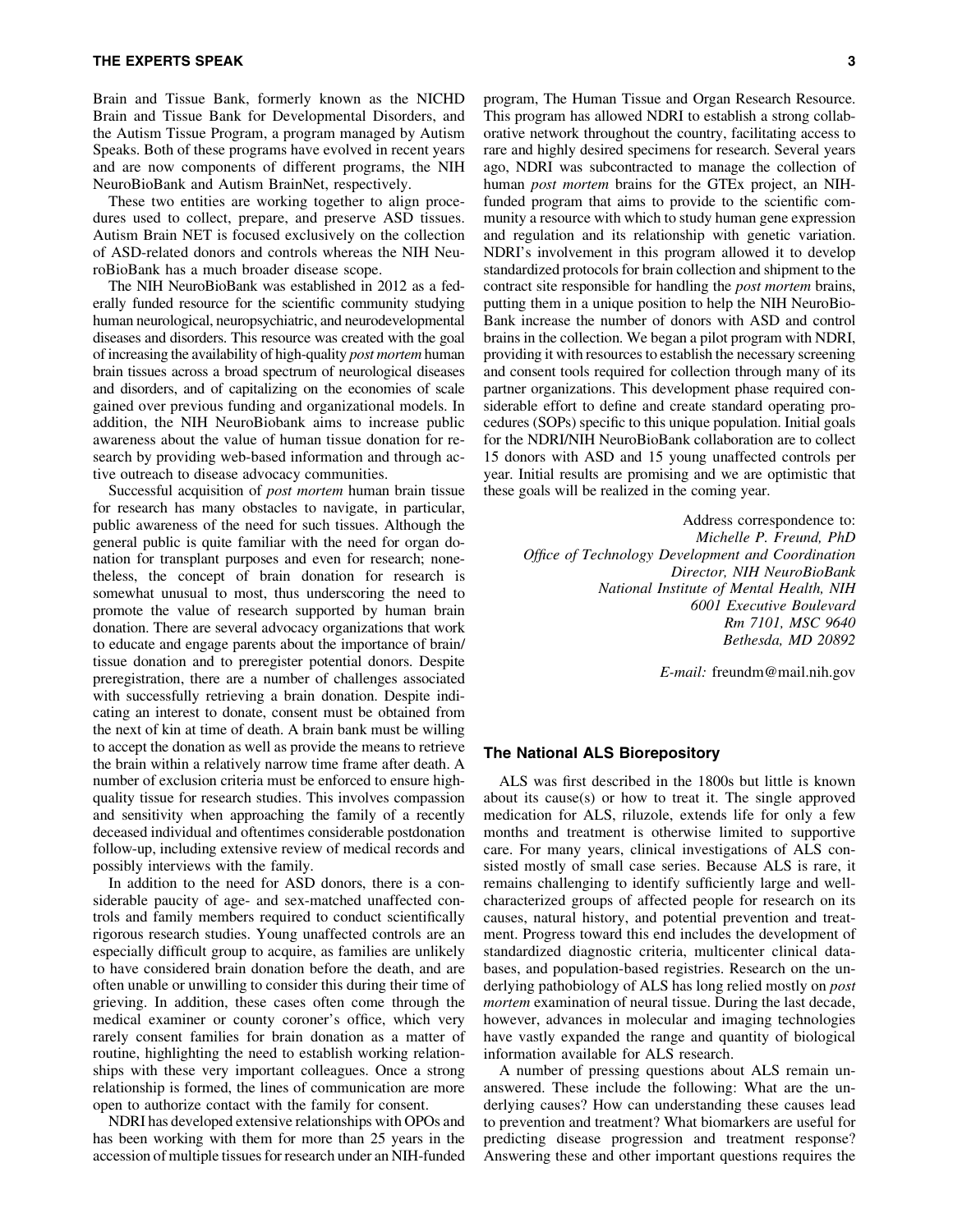integration of epidemiological, clinical, and basic research findings to suggest hypotheses and provide a basis for inference. The best opportunity to bridge this gap is to collect and bank biological specimens from participants in the congressionally mandated National ALS Registry (Registry), a population-based registry maintained by the Agency for Toxic Substances and Disease Registry (ATSDR), a federal public health agency of the U.S. Department of Health and Human Services. Registrant biospecimens are collected in a biorepository that complements the Registry's epidemiological data and also adds to the total number of biological specimens available for research on ALS.

#### The pilot study

In 2011, McKing was awarded a contract by ATSDR to conduct a pilot study to determine the feasibility of establishing a biorepository of specimens to complement the Registry. Participants in the study were recruited nationwide from persons participating in the Registry. Three hundred thirty participants were enrolled in the biospecimen donation (blood, urine, hair, and nails) part of the study. DNA and RNA were extracted from blood samples. Owing to the limited mobility of persons with ALS, our primary method for obtaining blood and urine specimens was by an in-home visit from mobile phlebotomists. The pilot study was structured to complete two in-home collections at 6-month intervals; however,  $\sim$  20% of participants were unable to complete the second collection mostly because of death or disease progression. This pilot study also included *post mortem* tissue collection—whole brain, spinal cord, cerebrospinal fluid (CSF), bone sample, muscle sample, and skin sample for dermal fibroblast cell development. Thirty participants in 18 states were enrolled in the *post mortem* part of the study.

## Challenges of post mortem tissue collection

The purpose of the ALS Biorepository Pilot Study was to test the feasibility of conducting population-based specimen and tissue collections from participants in all 50 states and in both urban and rural settings. With such a large geographic coverage, knowledge and understanding of the individual state laws that govern *post mortem* tissue donation and retrieval were extremely important. In addition, the goal was to recover tissues within 24 hours of death and deliver to the project's neuropathologist at Boston University within 24 hours of collection. To accomplish this, McKing needed a partner with an established network of qualified dieners across the United States who would be able to ensure standardized tissue collection, advise McKing throughout the project, and quickly resolve any issues that came up during the *post mortem* tissue collections.

## NDRI's role

McKing partnered with NDRI to plan for and conduct the *post mortem* tissue retrieval (whole brain, spinal cord, CSF, muscle, bone, and skin). NDRI established SOPs for the tissue collection and trained each of the dieners on the SOPs. For each participant, NDRI identified and contracted with a primary and backup local diener, predeployed a custom collection kit to the primary diener, identified a collection facility, and arranged for transportation of the donor to and from the donation facility. Over the past 3 years, NDRI has maintained contact with all of the primary dieners throughout the project to reconfirm their availability, confirm the accessibility of the collection kits, and discuss upcoming planned absences by which a backup diener might be needed. This advance planning allowed McKing to adhere to the study standard of collecting tissues within 24 hours of death for  $\sim 80\%$  of the tissue retrievals. As of August 2016, NDRI has assisted McKing with 19 *post mortem* tissue retrievals across the United States.

#### The future of the National ALS Biorepository

Upon successful completion of the pilot study, ATSDR decided to move forward with establishing a National ALS Biorepository. McKing was awarded a contract in 2015 to support ATSDR in ongoing specimen collections. Over the next 4 years, McKing will continue the in-home collections, enroll 40 new participants for *post mortem* tissue donation, and will complete the *post mortem* collections on the remaining participants from the pilot study. McKing has again partnered with NDRI for the *post mortem* tissue retrievals.

The National ALS Biorepository will make biological samples and tissues available to approved researchers and has begun to distribute those collected during the pilot study. ALS researchers interested in obtaining biological samples or tissues for their research must submit an application to ATSDR and have the research approved. For more information on how to make a request, researchers can visit the National ALS Biorepository website: (wwwn.cdc.gov/ als/ALSNationalBiorepository.aspx).

> Address correspondence to: *Maggie Ritsick, MPH McKing Consulting Corporation 2900 Chamblee Tucker Road Building 10, Suite 100 Atlanta, GA 30341*

#### *E-mail:* mritsick@mcking.com

*Maureen Orr, MS Agency for Toxic Substances and Disease Registry 4770 Buford Hwy NE MS F 57 Atlanta, GA 30341*

*E-mail:* mco0@cdc.gov

*Wendy E. Kaye, PhD McKing Consulting Corporation 2900 Chamblee Tucker Road Building 10, Suite 100 Atlanta, GA 30341*

*E-mail:* wkaye@mcking.com

# CTF Biobank

Accelerating research and development of novel drug treatments depends highly on the discovery of new disease mechanisms. This is especially true for rare diseases such as NF.